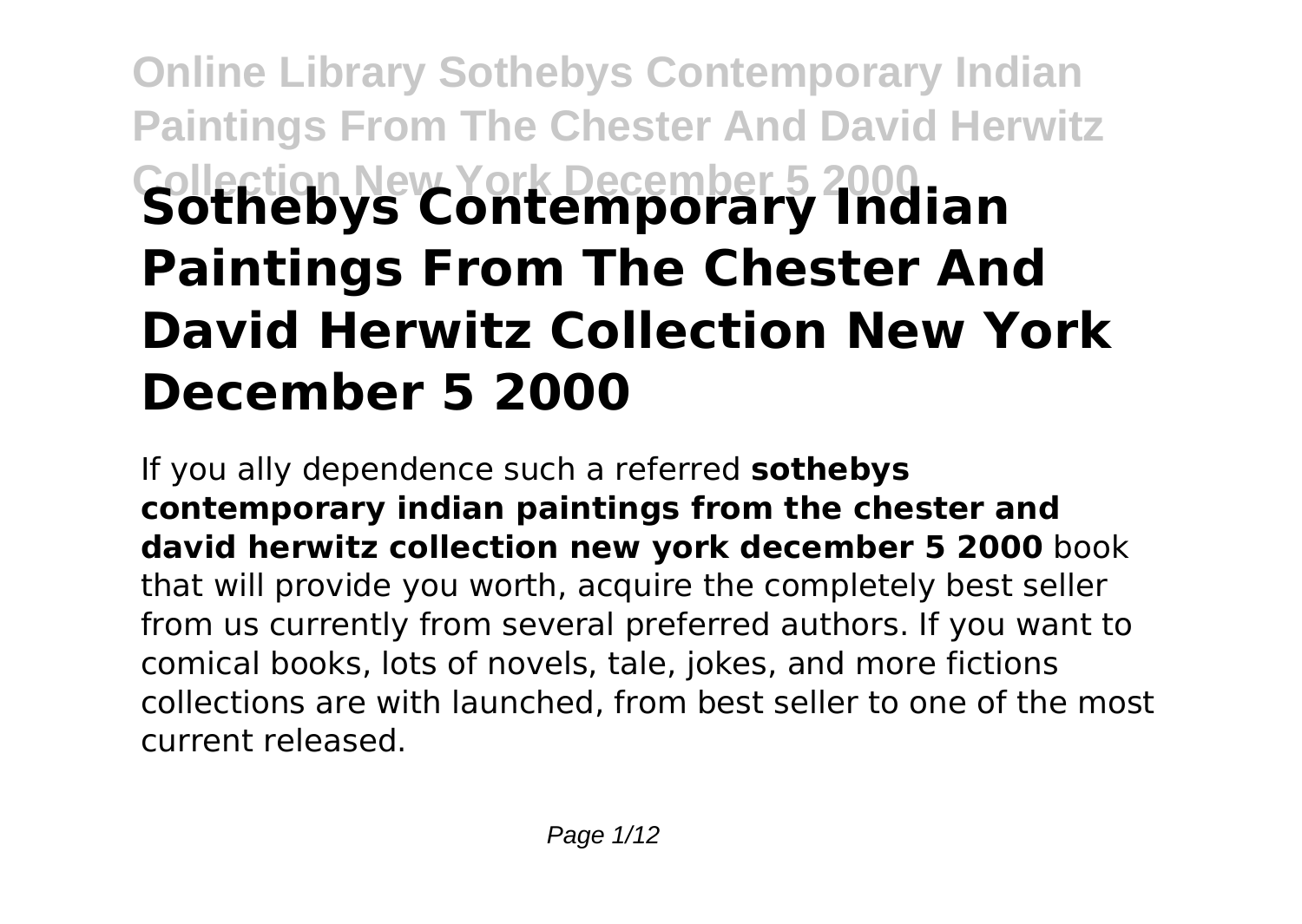**Online Library Sothebys Contemporary Indian Paintings From The Chester And David Herwitz You may not be perplexed to enjoy every books collections** sothebys contemporary indian paintings from the chester and david herwitz collection new york december 5 2000 that we will utterly offer. It is not going on for the costs. It's very nearly what you compulsion currently. This sothebys contemporary indian paintings from the chester and david herwitz collection new york december 5 2000, as one of the most functional sellers here will agreed be along with the best options to review.

A keyword search for book titles, authors, or quotes. Search by type of work published; i.e., essays, fiction, non-fiction, plays, etc. View the top books to read online as per the Read Print community. Browse the alphabetical author index. Check out the top 250 most famous authors on Read Print. For example, if you're searching for books by William Shakespeare, a simple search will turn up all his works, in a single location.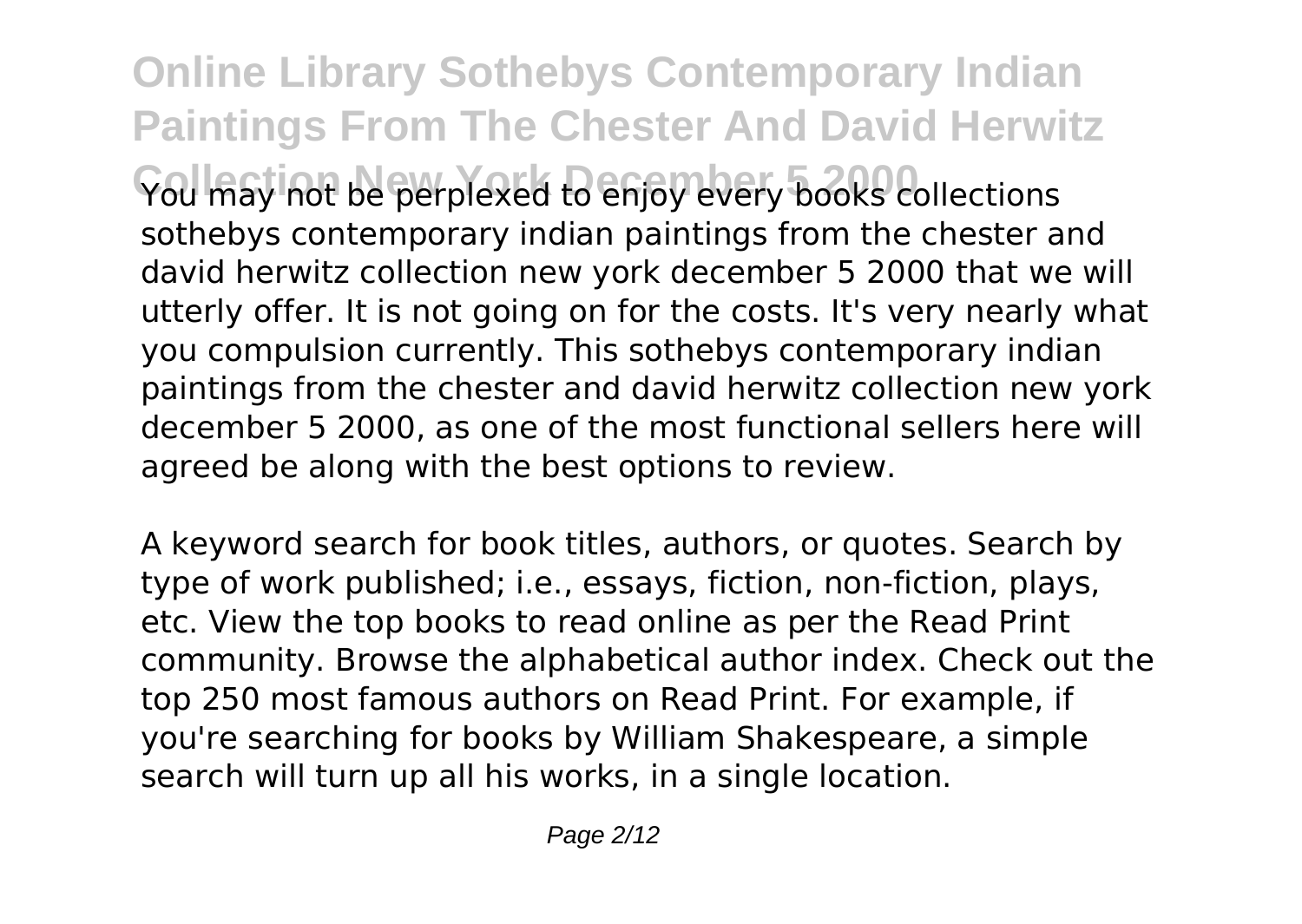**Online Library Sothebys Contemporary Indian Paintings From The Chester And David Herwitz Collection New York December 5 2000 Sothebys Contemporary Indian Paintings From** The Modern and Contemporary South Asian Art Department offers works by leading modern artists and cutting-edge contemporary artists from India, Pakistan, Sri Lanka and Bangladesh, as well as by diaspora artists from this region.

## **Indian & South Asian Modern & Contemporary Art - Sotheby's**

Ram Kumar, Ruins, 1969.Courtesy Sotheby's. Sotheby's has announced that it will auction a group of unseen works of modern Indian art, including pieces by V. S. Gaitonde, Ram Kumar, Krishen Khanna, Mohan Samant and Piraji Sagaraon during its Modern & Contemporary South Asian Art sale. The works will go up for sale in London on September 29.

## **Modern Indian Art from Gunnar Hansen Estate Comes to**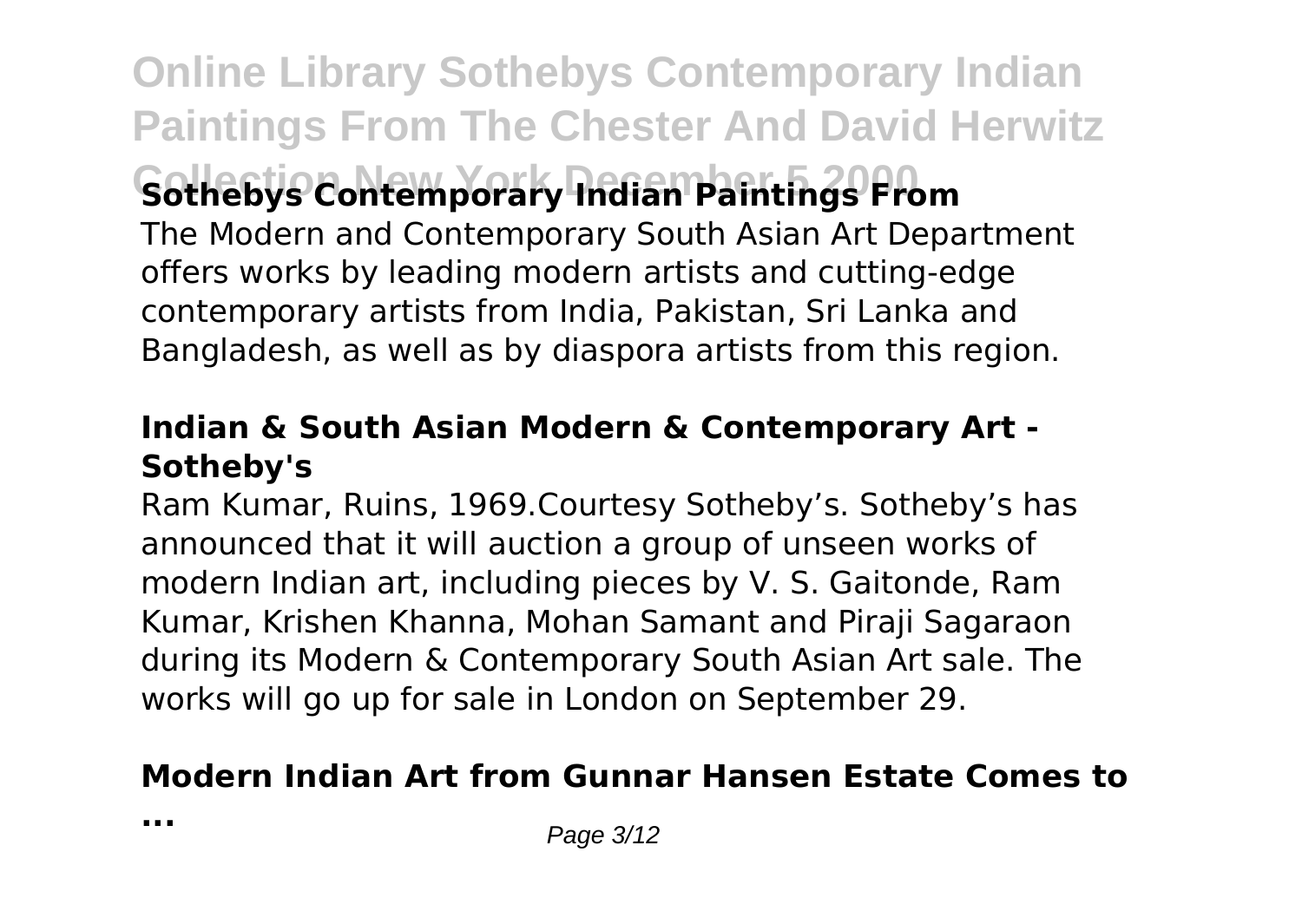**Online Library Sothebys Contemporary Indian Paintings From The Chester And David Herwitz** Sotheby's is your best resource to sell Indian, South Asian and Southeast Asian Contemporary art such as a painting or sculpture by Maqbool Fida Husain, Francis Newton Souza, Sayed Haider Raza, Tyeb Mehta, V.S. Gaitonde, Ram Kumar, Shahzia Sikander, Rabindranath Tagore and Akbar Padamsee and other artists from India, Pakistan, Sri Lanka and Bangladesh and other countries.

## **Selling South Asian Modern Art with Sotheby's | Sotheby's**

The Sotheby's Modern and Contemporary South Asian Art Auction, scheduled for September 29, includes a selection of works from the estate of Bhupen Khakhar, including a painting of one of the ...

## **Modern Indian Art To Be Auctioned In UK By Sotheby's ...**

All of the paintings offered here have rarely been seen in public,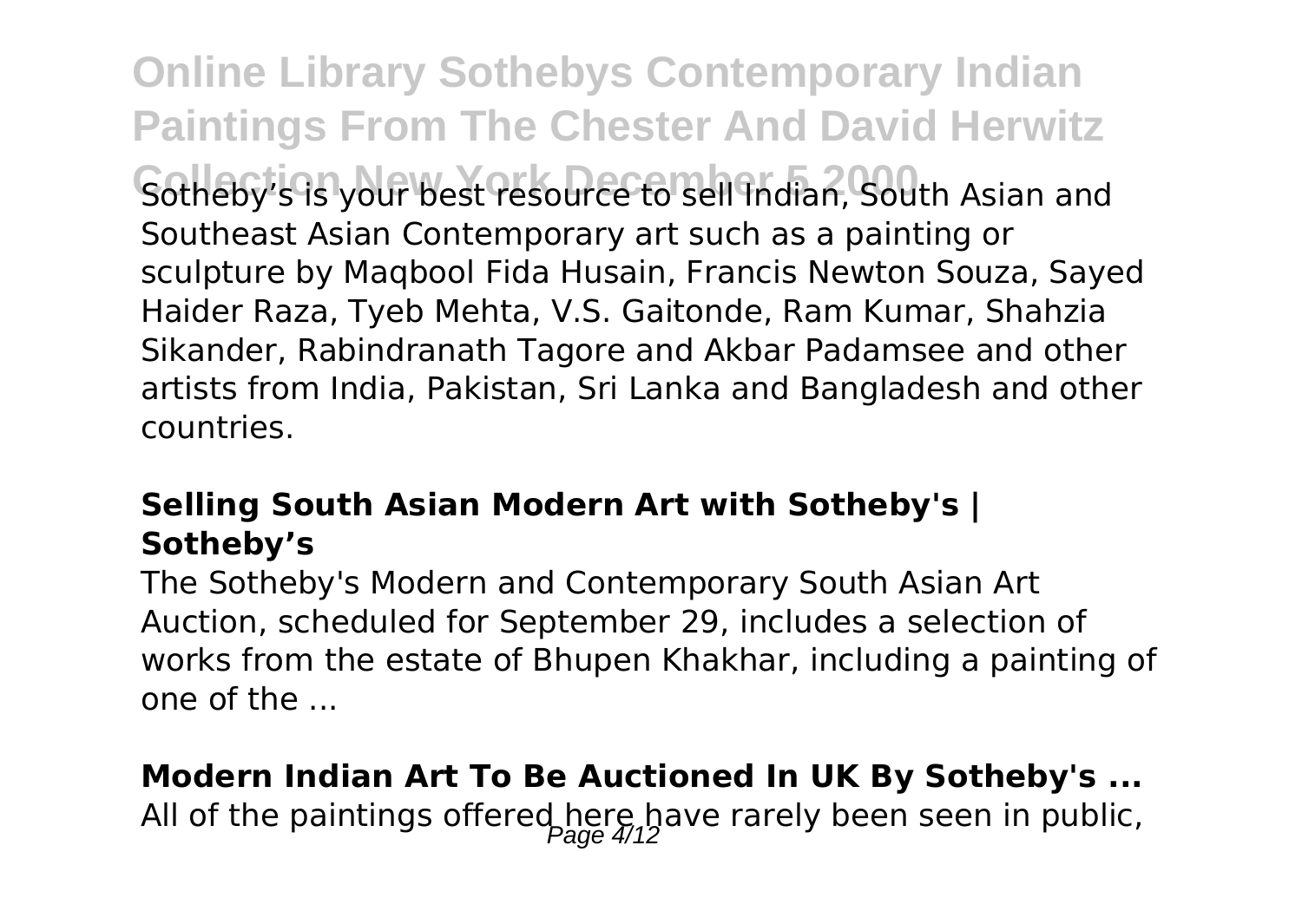**Online Library Sothebys Contemporary Indian Paintings From The Chester And David Herwitz If ever, before, Said Ishrat Kanga, Head of Sotheby's London** Modern and Contemporary South Asian Art Sale. "The pieces were acquired by the Hansens in India in the 1960s and 1970s, soon after leaving the artist's studios and have been treasured by the family for some 40 to 50 years.

**Sotheby's set to auction private collection of Modern ...** Sothebys Auction Catalog 2006 Indian Contemporary Art N08290 Paintings Gupta. \$29.99. \$39.99 + shipping . Bonhams American Art May 22, 2019 New York . \$18.99. Free shipping . ... Details about Sothebys Auction Catalog 2006 Indian Art N08222 Modern Paintings Miniatures.

### **Sothebys Auction Catalog 2006 Indian Art N08222 Modern ...**

Sotheby's announced highlights from its annual auction of Modern & Contemporary South Asian Art which is set to take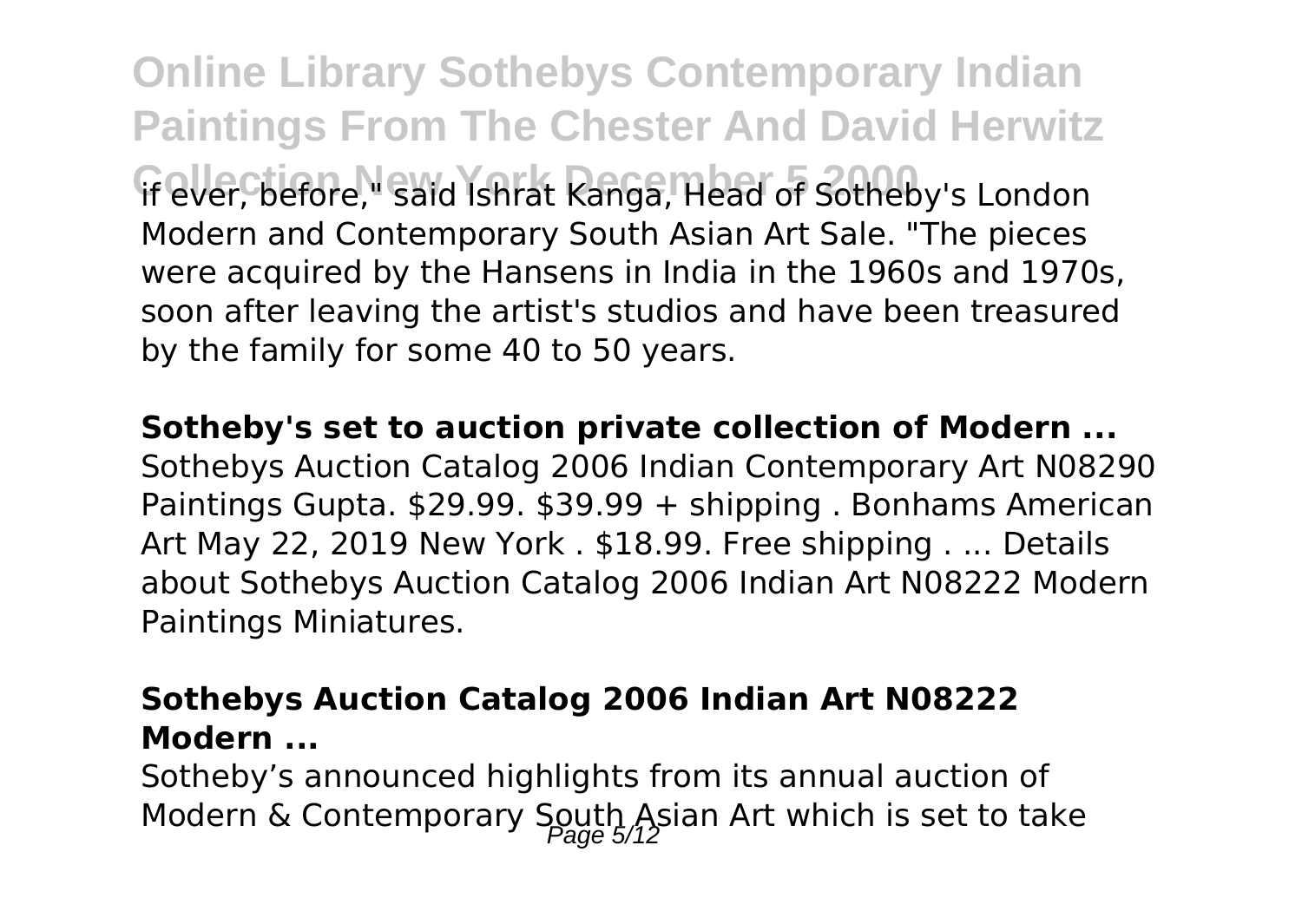**Online Library Sothebys Contemporary Indian Paintings From The Chester And David Herwitz Collection New York December 5 2000** place on the 16 March in New York. Commemorating the 25th anniversary of Modern & Contemporary South Asian Art sales at Sotheby's, this season the sale features a selection of rare, never-before-seen works.

## **Sotheby's annual Modern & Contemporary South Asian Art auction**

Details about Sotheby's Modern Contemporary South Asian Art Auction Catalog March 2020 1 sold in last 24 hours Sotheby's Modern Contemporary South Asian Art Auction Catalog March 2020

## **Sotheby's Modern Contemporary South Asian Art Auction**

**...**

Sotheby's day sales of contemporary and modern art in New York are open for online bidding now and will last until Nov. 19. A live auction of contemporary art is also set for Nov. 17. The day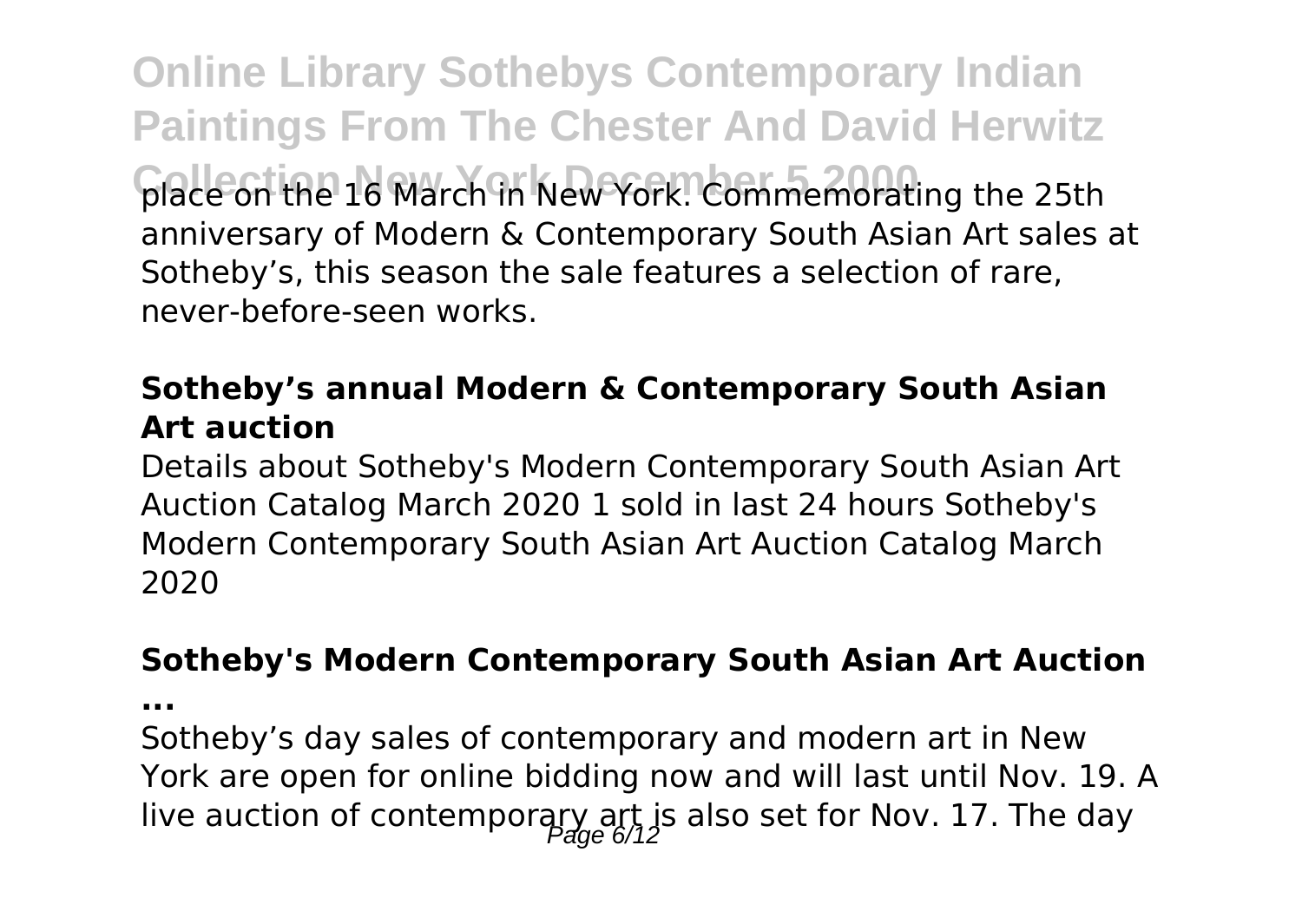**Online Library Sothebys Contemporary Indian Paintings From The Chester And David Herwitz Collection New York December 5 2000** 

## **Sotheby's Offering 450 Lots of Contemporary and Modern Art ...**

'Lakshmi Devi' (2003), a golden head sculpture, fetched as high as USD312,000 back in 2007 at Christie's New York sale of Modern and Contemporary Indian Art. 'Family', a unique work from 1997 and a modern day adaptation of Chola style depictions of Shiva, Parvati and Skanda (Somaskanda) was sold for USD341,000 at Sotheby's New York sale of The Amaya Collection of Modern and ...

## **India's 8 Most Expensive Contemporary Artists**

Sotheby's modern and contemporary South Asian art sale, on May 31 in London, met with lackluster interest from buyers. Sotheby's: Indian Contemporary Art Sale Fizzles; Welch Sale Sizzles ... Page 7/12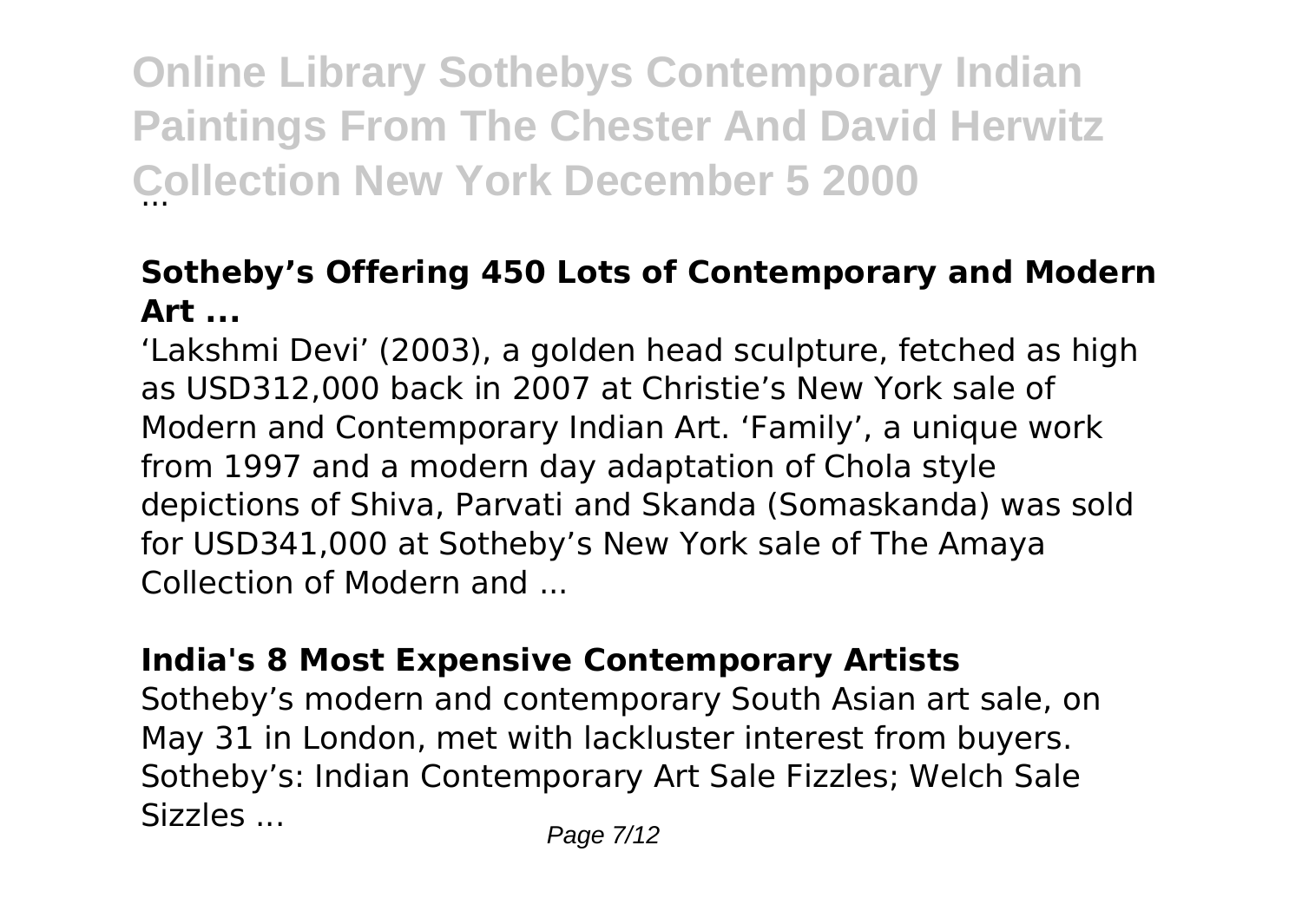## **Online Library Sothebys Contemporary Indian Paintings From The Chester And David Herwitz Collection New York December 5 2000**

## **Sotheby's: Indian Contemporary Art Sale Fizzles; Welch**

**...**

"25 years ago, Sotheby''s held its first dedicated auction of Modern and Contemporary Indian Art, featuring the legendary collection of Chester and Davida Herwitz.

## **Sotheby''s annual Modern & Contemporary South Asian Art ...**

Impressionist & Modern Art Day Sale - Online Auction. Nov 19, 2020. Property from the Collection of Nelson Rockefeller: Eastern Traditions & Western Visions (Decorative Art) Nov 19, 2020. Property from the Collection of Nelson Rockefeller: Eastern Traditions & Western Visions. Nov 18, 2020. Contemporary Art Day Auction: Online. Nov 17, 2020

## **Upcoming Auctions at Sothebys New York on artnet**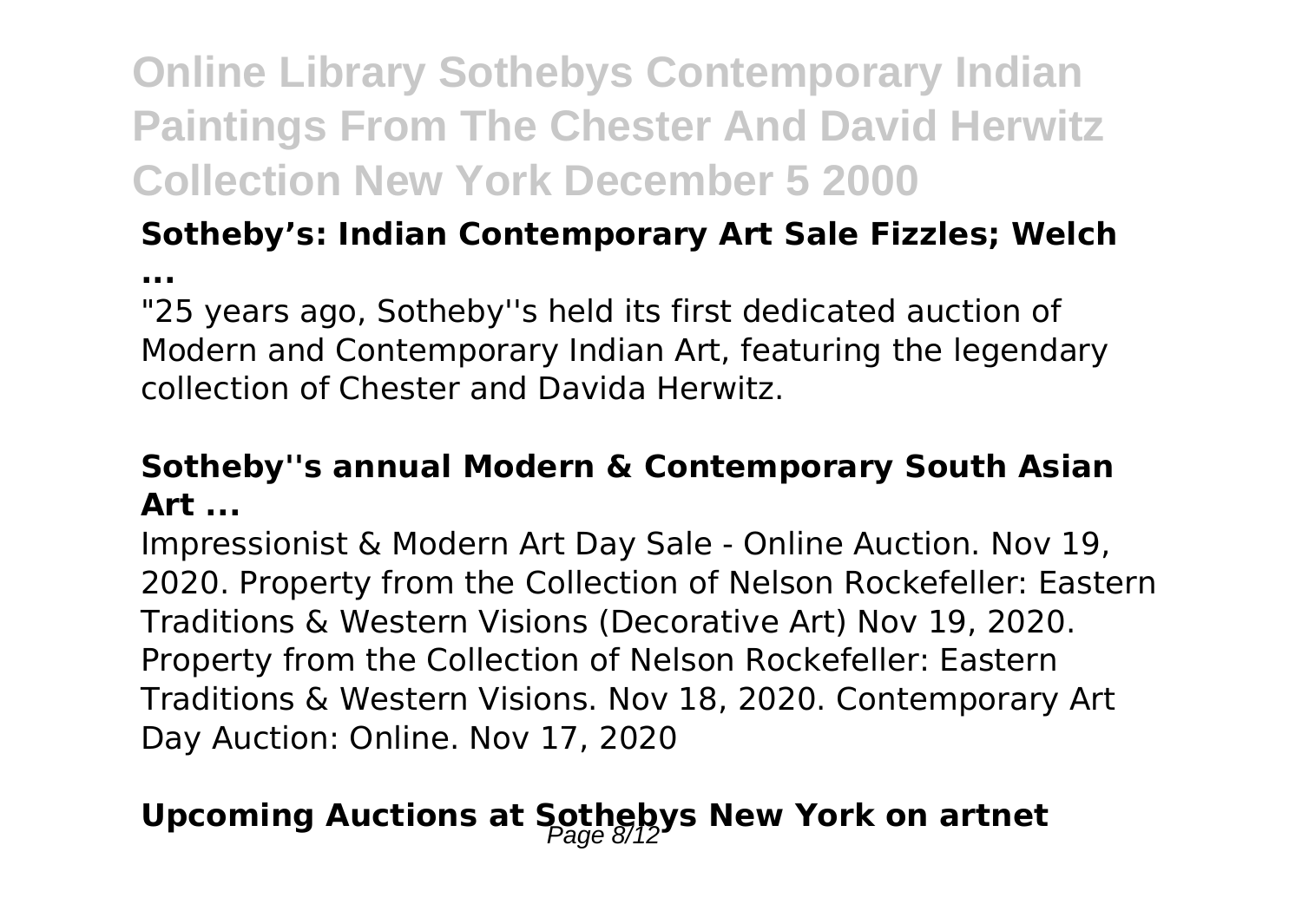**Online Library Sothebys Contemporary Indian Paintings From The Chester And David Herwitz** Some of the traditional painting also depict the historical significant elements of Ajanta & Ellora, Mughals, Indian Miniature, Love and other related elements. The evolution in art has been significant from traditional forms to modern elements influenced highly by evolving generations and globalization. View All

## **Modern Indian Art Paintings | ArtZolo.com**

The MA in Modern and Contemporary Asian Art prepares students to specialize in the diverse and exciting field of Asian art. Graduates of this program will contribute to a growing area of expertise in the international art world where Asia and Asian art plays an increasingly significant role.

## **MA in Modern and Contemporary Asian Art | London | Sotheby ...**

Sotheby's was the first international auction house to hold an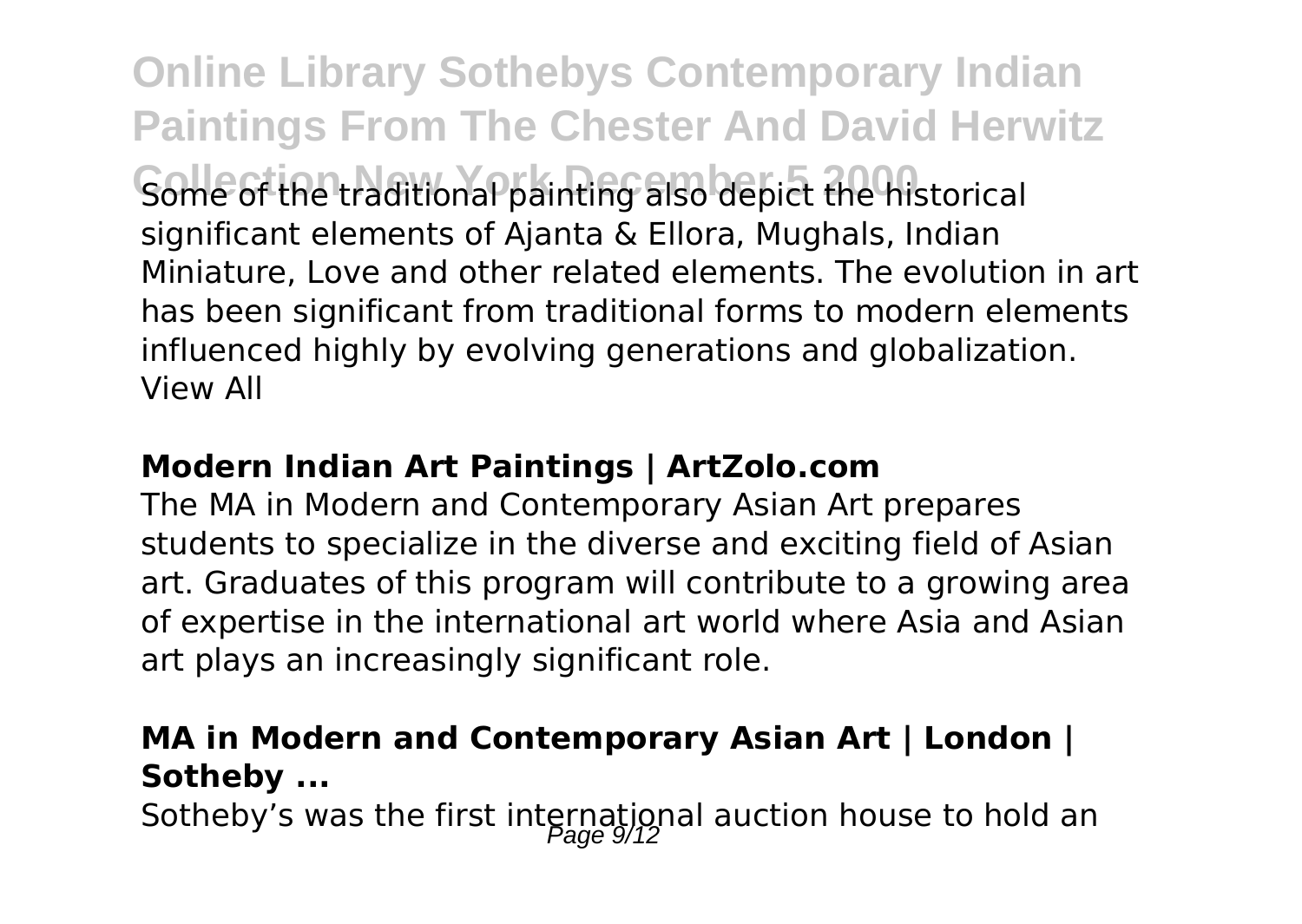**Online Library Sothebys Contemporary Indian Paintings From The Chester And David Herwitz** auction in India, a sale of Indian, European, and Oriental paintings that took place in October 1992.

#### **Sothebys Opens Office in Mumbai India - artnet News**

The event was hosted by Anuradha Ghosh- Mazumdar, Head of Sotheby's Indian and Southeast Asian Art Department in New York, Manjari Sihare-Sutin, Head of Sotheby's Modern and Contemporary South ...

#### **Sotheby's hosts Delhi travex- The New Indian Express**

They moved from Denmark to India in 1953, and acquired their passion for modern Indian painting. Ishrat Kanga, Head of Sotheby's Modern & Contemporary South Asian Art Sale, describes the collection as a "hidden gem". "All of the paintings offered here have rarely been seen in public, if ever, before.

## Sotheby to auction Danish family's 'unseen' Indian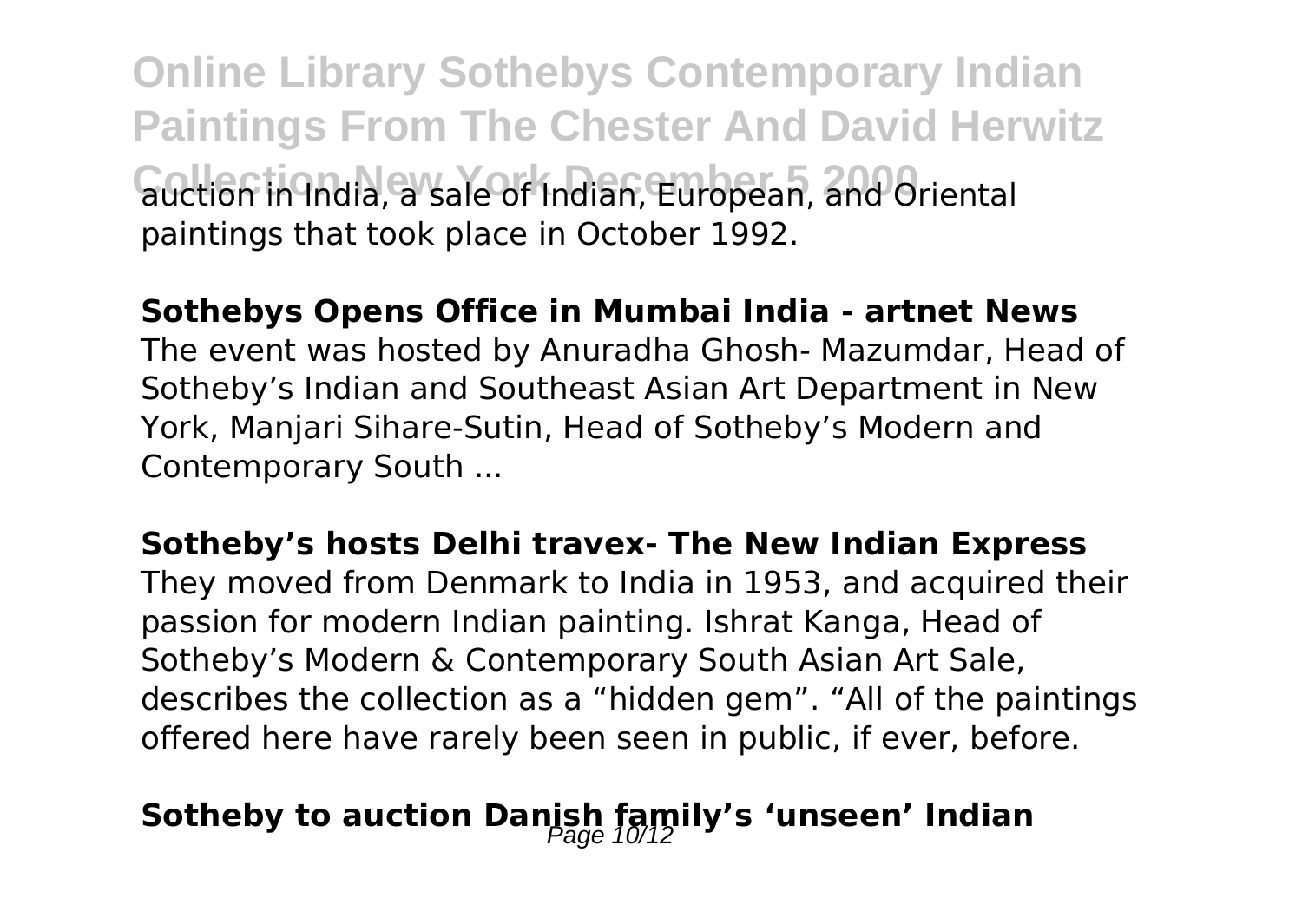## **Online Library Sothebys Contemporary Indian Paintings From The Chester And David Herwitz Collection New York December 5 2000 collection**

A sculpture by Giacometti, a painting by Van Gogh, a table by Carlo Mollino, and a trio of cars were some of the highlights of the evening sales in contemporary and Impressionist and modern art at Sotheby's last night, which saw nearly one million viewers—online as well as via Museum TV and financial news network Cheddar TV—and brought in a combined total of \$283.9 million.

## **Giacometti and Van Gogh Lead Sotheby's Marquee Evening ...**

Artsy presents Sotheby's: Contemporary Art Day Auction, featuring a strong selection of works from the post-war period to the present, such as Jean-Michel Basquiat, David Hockney, Marlene Dumas, Richard Prince, and more. In advance of the auction, browse lots and place max bids before live bidding begins on November 17th at 9:30am ET for lots 1-287.